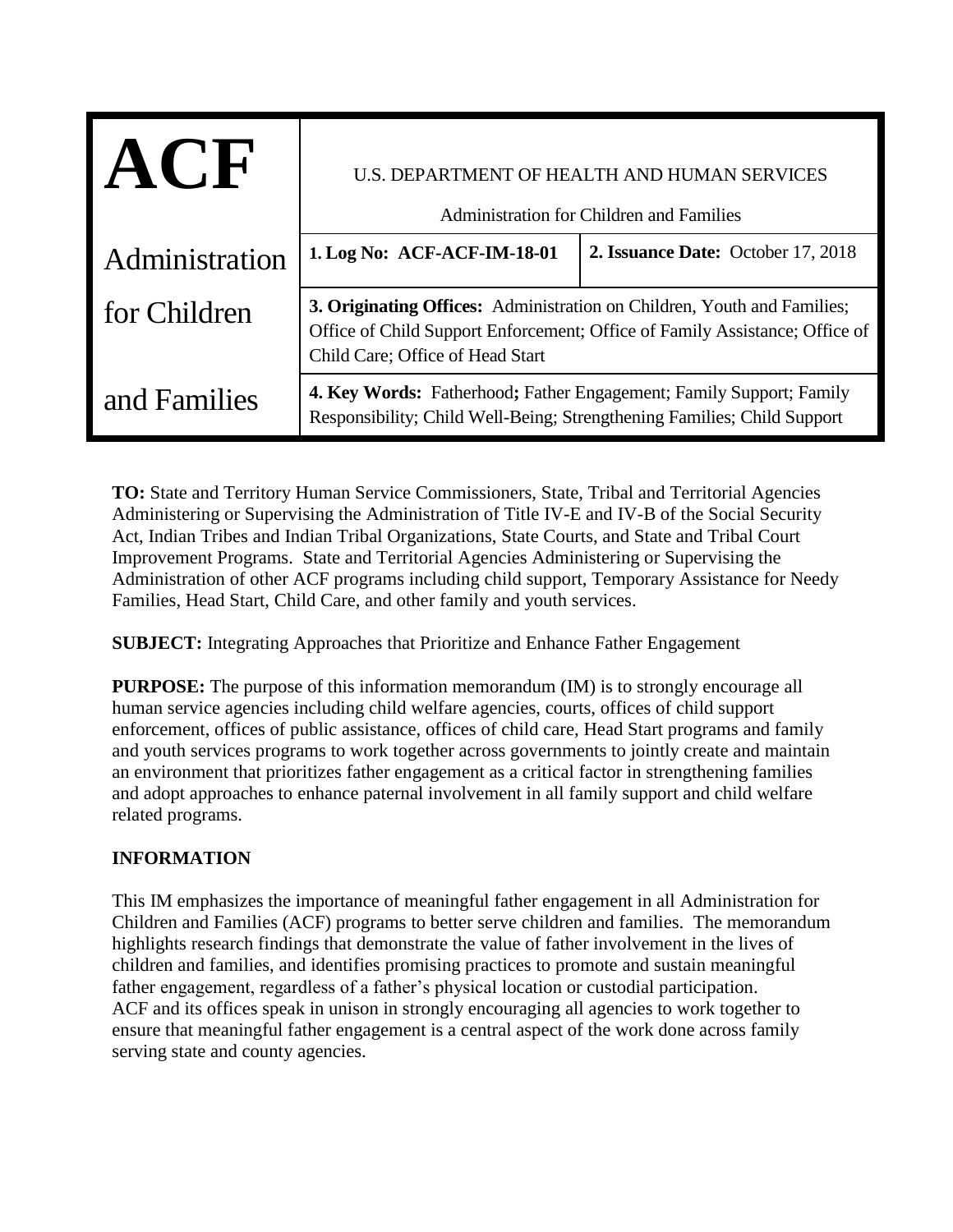### **I. Background**

As a united family services system, we must work diligently to mitigate known barriers to father engagement and prevent new barriers from arising. Our goal is to create a culture of engagement that encourages and supports fathers in becoming more involved in the lives of their children. ACF's vision is an environment that invites, supports, and rewards positive paternal involvement in the lives of children and families, not one that deters or drives fathers away because of fear of sanction and intimidation.

It is commonly recognized that numerous aspects of current child welfare, child support, and family assistance, and the broader human services ecosystem have resulted in consequences that create reticence for fathers to come forward and claim paternity or engage with systems where paternity has been established. In most instances, child welfare, child support enforcement and family assistance have largely been compliance-oriented systems that carry a threat of punitive action, including sanctions as strong as arrest, jail time, and permanent loss of parental rights to a child. These systems have not historically been organized around facilitating and incentivizing positive behavior change; and historically have not created cultures of engagement that are likely to encourage paternal involvement. With this in mind, ACF calls upon family services agencies to ensure that fathers feel welcome, supported, heard, and able to participate as fully as circumstances permit, and in accordance with applicable law, in all programs and services.

## **II. The Benefits of Father Engagement**

There is a great deal of evidence indicating that fathers play an important role in healthy child development and family stability. A father's positive involvement in the life of his child, both by direct engagement with the child and positive engagement with the mother, can lead to better child outcomes in a number of areas.

a. Contribution to Early Childhood Development

Starting in early childhood, fathers can have a deep influence on the development of children's early learning skills and academic achievement. Positive early interactions, such as father-infant play, may help improve a child's social skills and stimulate cognitive competence during this crucial time when children are just learning to interact with the world around them (Roggman, Noyce, Cook, Christiansen, & Jones, 2004). A meta-analysis of studies on father involvement and early learning notes that children with foundations in these early learning and social skills may be better prepared to transition into academic settings (McWayne, Downer, Campos, & Harris, 2013). Furthermore, findings suggested that both the quantity and quality of father interactions matter, and that more frequent and positive father involvement are related positively to areas such as a child's self-regulation, prosocial skills, and academic and cognitive skills between ages 3 and 8 (McWayne, Downer, Campos, & Harris, 2013).

Father involvement may also affect behavioral issues in children. Here again, it is not only the quantity but also the quality of involvement that is significant. Positive interactions and stronger emotional ties between father and child may lead to a greater sense of emotional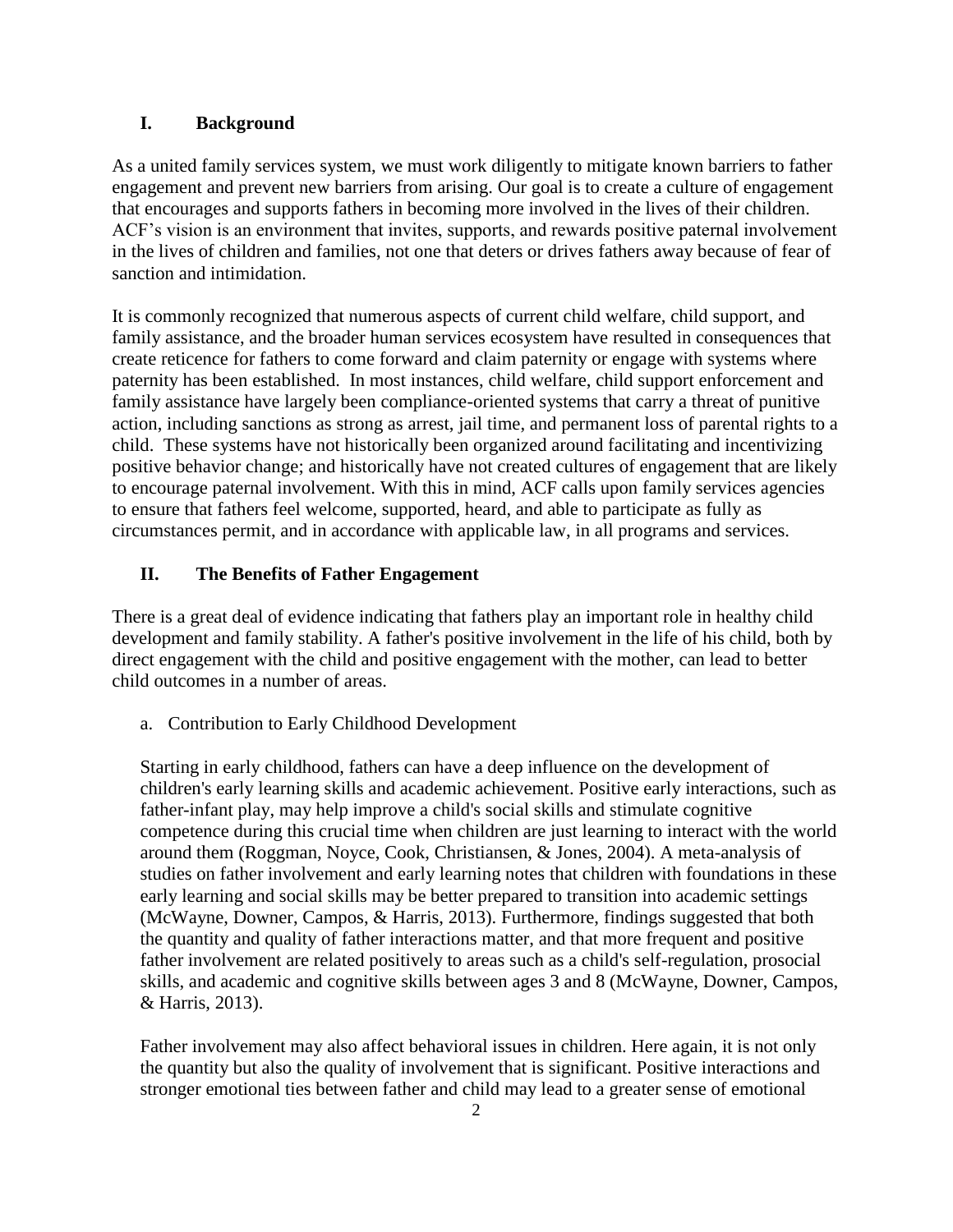security and lower levels of depression and anxiety in children (Amato & Gilbreth, 1999). Authoritative parenting on the part of a father, e.g., helping with homework, setting limits and offering emotional support, has been linked not only to better academic achievement, but also to fewer externalized behaviors, e.g., aggression, delinquency, etc. (Amato & Gilbreth, 1999). Non-resident father involvement has also been associated with children's social and emotional well-being, academic achievement, and behavioral adjustment (Adamsons & Johnson, 2013.) Children and adolescents that have close and positive relationships with their fathers are less likely to engage in risky behaviors or substance and alcohol use (National Fatherhood Initiative, 2015).

Research also suggests that father involvement may affect mother-infant attachment quality (Hossain, Field, Gonzales, & Malphurs, 1994). Research also suggests that mothers who have positive relationships with their children's fathers may exhibit more positive parenting behaviors, such as being more responsive and affectionate, self-controlled, and emotionally supportive (Schuyler Center for Analysis and Advocacy, 2012).

b. Economic Contribution to Health and Development of Children

Fathers' economic contributions affect their children's health and development in a number of ways (Black, Dubowitz, & Starr, 1999; Tamis-Lemonda, Shannon, Cabrera, & Lamb, 2004). A father's financial support can help ensure his child lives in a safer neighborhood and has supports and materials that can aid in academic success, e.g., books, computer and financial help for college (Amato & Gilbreth, 1999). Fathers' regular and consistent financial contributions are also associated with lower levels of food insecurity for children in early and middle childhood (Nepomnyaschy, Miller, Garasky, & Nanda, 2014) and greater access to wholesome foods (Amato & Gilbreth, 1999).

c. Contribution to Family Stability and Well-Being

There is also strong evidence that involved fathers can affect family stability and well-being in general. Engaging men as fathers through parenting programs may help prevent child abuse (Bilukha et al., 2005; Holzer et al., 2006; Mikton & Butchart 2009). A father's engagement during pregnancy and in child rearing can positively affect his relationship with the child's mother and help reduce a mother's stress and caregiving workload, which in turn can positively affect marital satisfaction for parents who are married (Milkie & Denny, 2014). In addition, research suggests that the involvement of fathers in child welfare cases may affect some child welfare outcomes, such as reducing the amount of time a child spends in foster care and a greater likelihood of reunification (Burrus, Green, Worcel, Finigan, & Furrer, 2012).

### **III. Creating a Father-Friendly Family Service Approach**

There are a number of initial steps that agencies may consider in developing environments that promote and support father engagement across child and family service settings. ACF deems it important to consider the customer experience and take an objective look at the quality of the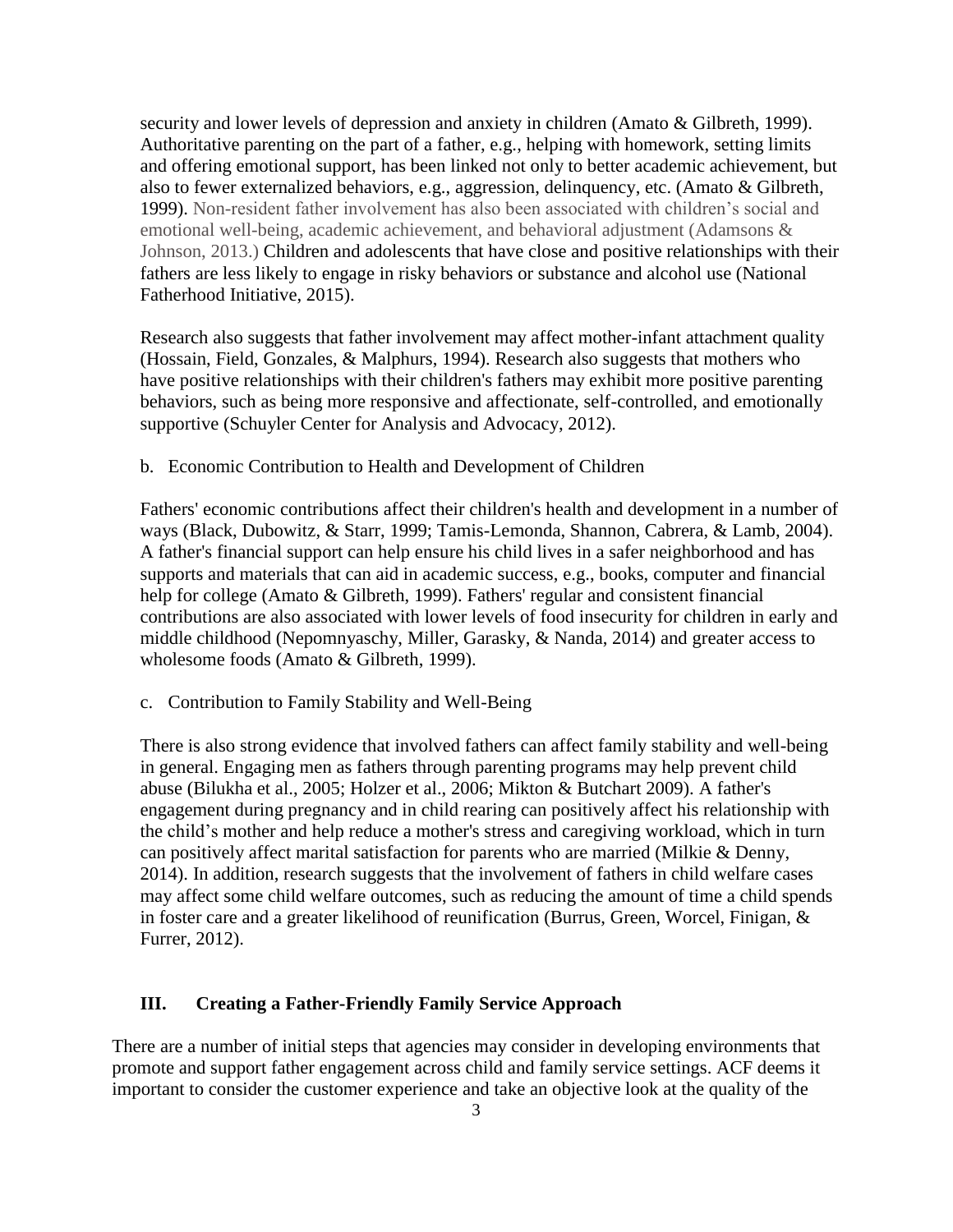contacts fathers have with our agencies, the circumstances under which those contacts occur and the costs and benefits of fathers participating in the agencies' programs and services. ACF considers it critical for all family serving agencies to thoughtfully review the messages they send to fathers, both explicitly and implicitly. Among the questions that may shed light on messaging to fathers are the following:

- Are there values or attitudes present in the workforce that may inhibit identifying and working with fathers?
- Are there inter-programmatic barriers to father engagement, e.g., engaging in one program may create problems for fathers in another program?
- Do family service programs have a joint commitment and sense of purpose in seeking greater father engagement?

# **IV. Importance of Father Engagement to all ACF Programs**

Father engagement is critical to the effective operation of, and benefits each of, the ACF programs serving children and families. Below, we describe in more detail how father engagement is interwoven into the various ACF programs and the linkages between a firm commitment to father engagement and improved outcomes for children and families.

# **a. Administration for Children, Youth and Families**

# **i. Children's Bureau**

Effectively engaging fathers is critical to achieving the Children's Bureau's (CB) vision of strengthening families, preventing maltreatment and the unnecessary removal of children from their homes, and promoting the safety, permanency and well-being of children.

# *Fatherhood Engagement in Prevention*

Engaging fathers prior to formal child welfare agency involvement, in a preventative fashion, is an area that child welfare agencies are beginning to recognize as important. Agencies may use Community-Based Child Abuse Prevention (CBCAP) program funding to support prevention programs that include father engagement. For example, the District of Columbia uses CBCAP funding to proactively support a community organization to implement a home visiting program for fathers that includes social events with their children and other fathers and father cafes, where they can share their experiences. The program has shown improvement in parent-child attachment, as well as improvement in the relationships and interactions between the father (usually the non-custodial parent) and the child's mother.

Recognizing that the child welfare system can be intimidating and difficult to navigate, a growing number of jurisdictions are offering parent-to-parent support or mentor programs. Such programs match parents to peer mentors or coaches who have experienced the system personally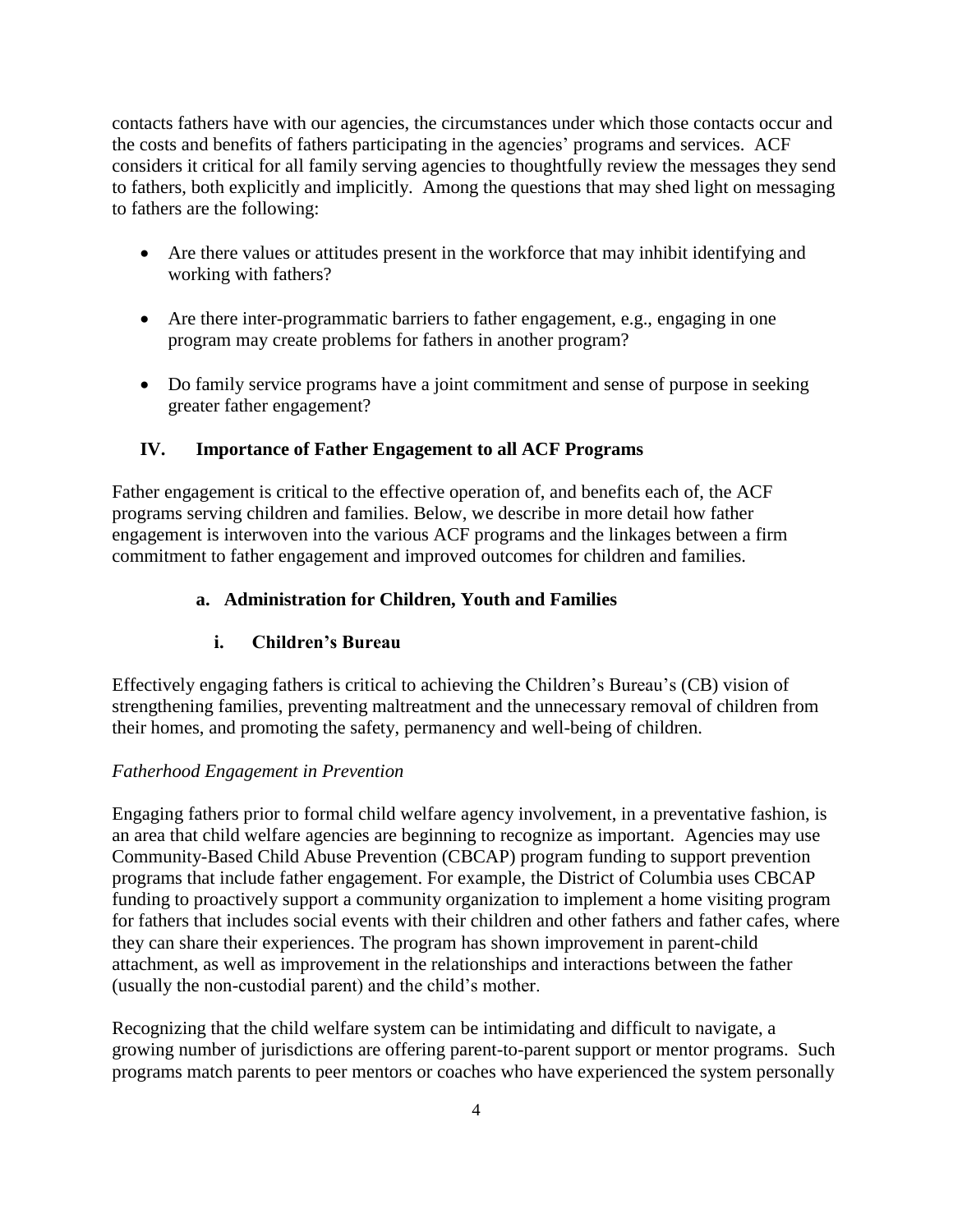and now are able to help orient new parents to child welfare processes and proceedings and help them understand their responsibilities, opportunities and the resources that are available.

## *Incarceration*

It is not uncommon for fathers of children involved with the child welfare system to be incarcerated. Incarcerated fathers are often rich sources of information about family resources and help identify paternal relatives that may aid in child rearing in their absence. Many child welfare agencies are increasing their efforts to keep children connected to incarcerated fathers through technology when distance or infrequency of contacts present barriers. Despite even long-term incarceration, fathers can remain an important source of support and connection for children and youth.

Proactively working with fathers, whether custodial, noncustodial, geographically separated, or incarcerated can be helpful in strengthening familial relationships, encouraging fathers to play more active roles in the lives of their children, and making connections with paternal family members and resources, all of which help improve the long-term well-being and development of children.

CB strongly encourages all child welfare agencies to enhance their efforts to work with fathers across the continuum of child welfare services.

# **ii. Family and Youth Services Bureau**

The Family and Youth Bureau (FYSB) works to address a number of issues that impact or are related to father engagement. FYSB's mission is to support the organizations and communities that work every day to put an end to youth homelessness, adolescent pregnancy and domestic violence. FYSB achieves this by administering grants to programs that provide shelter, community services and prevention education for youth, adults and families.

FYSB's grantees and programs work with parents, children, and youth to lay the foundation for healthy relationships and promote safe and responsible behavior. In taking on this range of engaging men and boys on issues as challenging as domestic violence and youth homelessness, FYSB's grantees seek to be preventative and decrease the likelihood that families and youth are placed in vulnerable and dangerous situations. Public awareness initiatives, on-the-ground education and training, experiential learning, modeling, and coaching are all central strategies to FYSB's support of parents, children, and youth. Knowing that these issues cross-cut cultures and socioeconomic status, FYSB's grantees also work intensively to ensure all of the programs and services it supports are grounded in cultural competence and are respectful of, and appropriate to the communities they are intended to serve. FYSB is deeply committed to learning what works and is pursuing rigorous evaluation and assessment of its work with a constant eye toward return on investment to demonstrate inherent value.

*Runaway and Homeless Youth Program*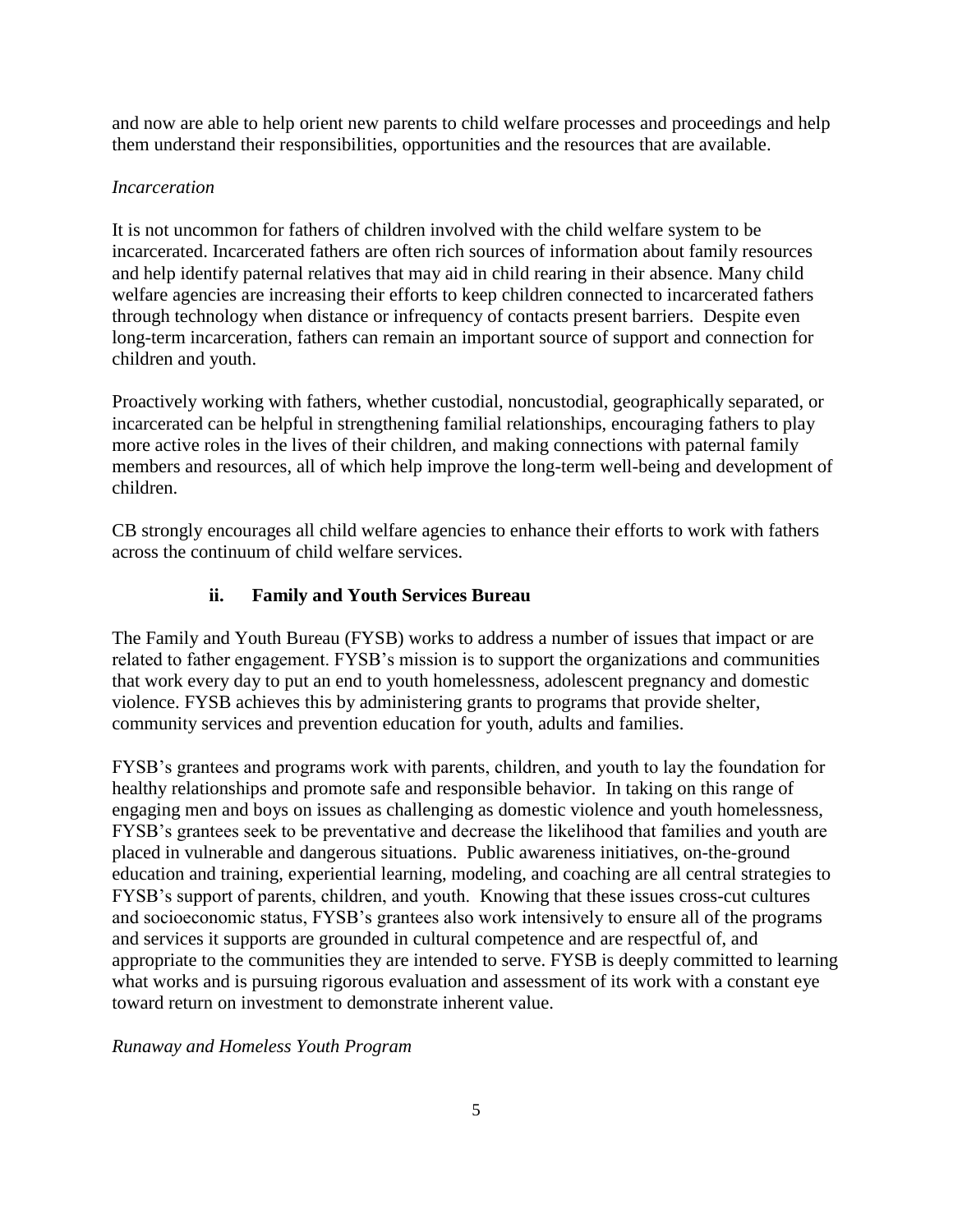FYSB's Runaway and Homeless Youth (RHY) Program provides shelter and support services for youth experiencing homelessness, including pregnant and parenting youth and their child(ren). Particularly through the Transitional Living (TLP) and Maternity Group Home (MGH) program, which serve youth between the ages of 16 and 22, services are designed to help youth experiencing homelessness develop the skills necessary to make a successful transition to self-sufficient living, paving a way for youth to realign education and career paths in order to set them up for success and a stable family later in life, ending a possible cycle of poverty. MGHs are specifically designed to meet the needs of pregnant and parenting youth and offer an array of comprehensive services to teach parenting skills, child development, family budgeting, and health and nutrition to young mothers and fathers.

### *Adolescent Pregnancy Prevention Program*

FYSB's Adolescent Pregnancy Prevention (APP) Program supports programs promoting healthy relationships, parent-child communication, and male responsibility while helping prevent teenage pregnancy among middle school youth. APP's Sexual Risk Avoidance Education grantees provide youth with mentoring, counseling, and adult supervision to promote abstinence from sexual activity.

Several of APP's Personal Responsibility Education Program grantees implement a curriculum called Wise Guys that works to strengthen communication between boys and their parents; increase knowledge related to sexual attitudes and the consequences of risky behavior to prevent early entrance to fatherhood; and enhances boys' ability to identify personal values.

### *Family Violence Prevention Services Program*

FYSB's Family Violence Prevention and Services Program grantees have supported a number of efforts working with fatherhood programs/initiatives to address domestic violence and promote healthy parenting practices. State Domestic Violence Coalitions and Tribal programs collaborate with fatherhood programs to share common messages about domestic violence prevention, strong families, and healthy relationships, focusing on engaging boys, men and especially fathers in efforts to reduce incidences of intimate partner violence.

### *Conclusion*

FYSB strongly encourages all grantees and service providers it supports to ensure that father engagement, parent empowerment, and work with young men and boys continue be incorporated as part of their programming in local communities.

### **b. Office of Child Care**

Child care serves as a critical resource in strengthening the role fathers play in the lives of their children. Nurturing relationships between fathers and their families contribute to positive cognitive and social developmental outcomes among children (Grossmann, K., Grossmann, K. E., Fremmer-Bombik, E., Kindler, H., Scheuerer-Englisch, H., & Zimmermann, A. P. [2002]), as well as healthier family environments that are less likely to involve, and better equipped to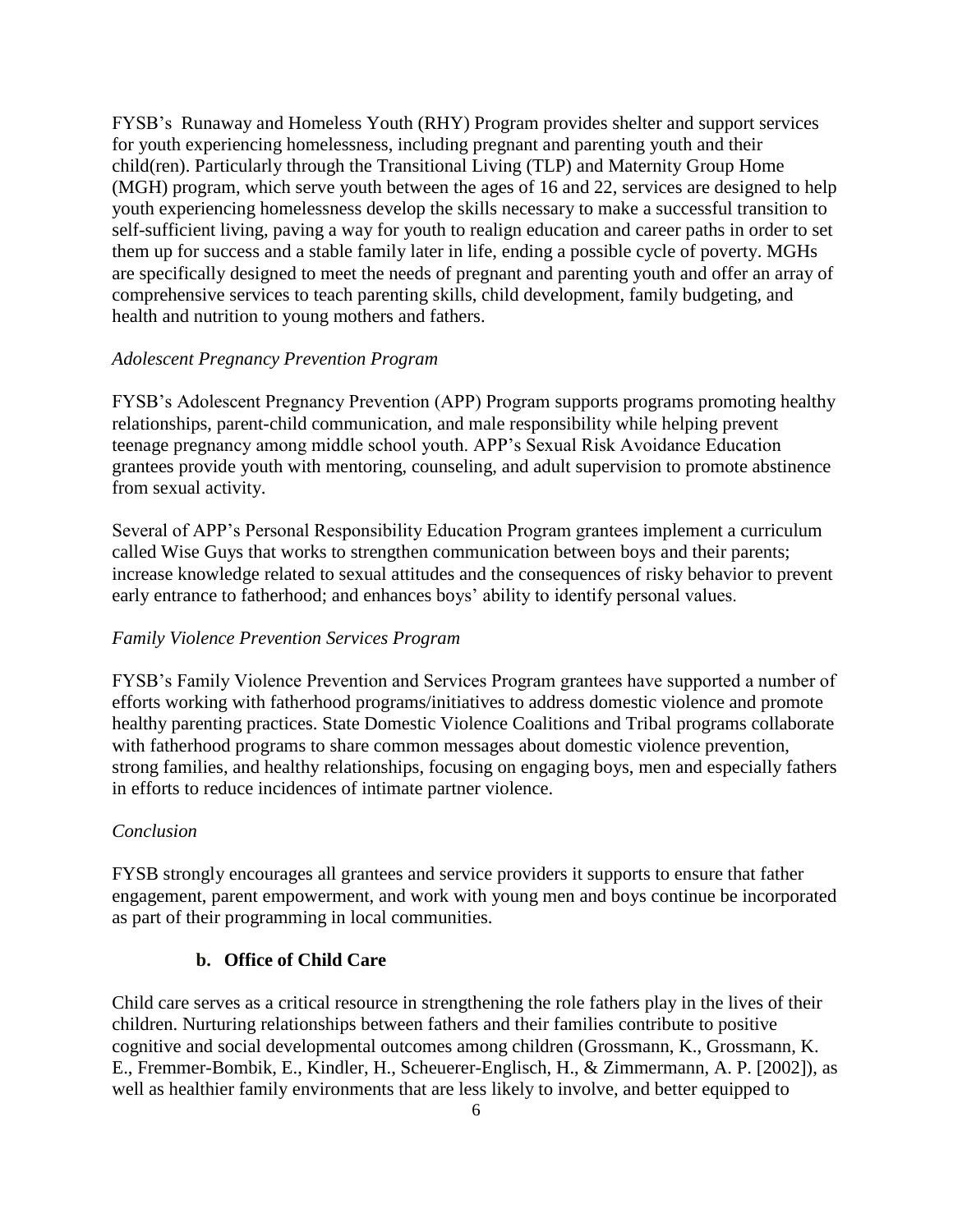mitigate the effects of, adverse early childhood experiences (ACEs) which negatively impact long term healthy growth, development, and learning (Verbitsky-Savitz, N., Hargreaves, M., Penoyer, S., Morales, N., Coffee-Borden, B., & Whitesell, E. [2016]). Early care and learning providers in both home- and center-based settings are uniquely positioned to facilitate and promote fatherhood engagement initiatives. For families where both parents do not live in the same household, child care settings are an important resource to help families communicate about their children's growth and learning, and develop their parenting skills.

The Child Care and Development Fund (CCDF), through the Office of Child Care (OCC), supports low-income working families through child care financial assistance and enhances children's learning by improving the quality of early care and education and afterschool programs. Supporting fatherhood engagement is an allowable quality expenditure based on the emphasis on parent engagement in the CCDF Act and Final Rule, which encourages grantees to invest in training and outreach that engages parents and families in culturally and linguistically appropriate ways to expand their knowledge, skills, and capacity to be meaningful partners in supporting their children's positive development.

OCC strongly encourages all offices of child care and child care programs to work intensively to engage and involve fathers.

## **c. Office of Child Support Enforcement**

The child support program is the largest public program with a primary focus on fathers and their role in creating family well-being and economic self-sufficiency. The child support enforcement program works with fathers from the time their children are born until their children reach the age of majority. By engaging with fathers from the beginning, the child support program protects the legal connection fathers have with their children and supports lifelong emotional and financial support. The child support program is focused on more than just financial support, with expanded efforts to support fathers' engagement in the lives of their children through shared employment services and parenting programs.

## *Employment*

The child support program struggles to perform its core mission effectively in enforcing support obligations and obtaining child support for children when noncustodial parents are not employed. The child support program can help increase opportunities for family and individual advancement through employment opportunities. An analysis by ACF's Office of Child Support Enforcement (OCSE) estimates that 13% of noncustodial parents are unemployed for extended periods of time. When large numbers of noncustodial fathers are out of the labor force, they suffer a decrease in life satisfaction, potentially adverse health consequences, and their families suffer from a lack of reliable child support payments. Research evidence shows that employment programs for noncustodial parents contribute to the effectiveness of the child support program. OCSE may authorize a state to use incentive payments to provide employment programs for noncustodial parents. In Texas, for example, the child support program has used incentive funds to connect more than 37,000 noncustodial parents to employment services resulting in \$360 million in support for their families. The state should submit its request using the procedures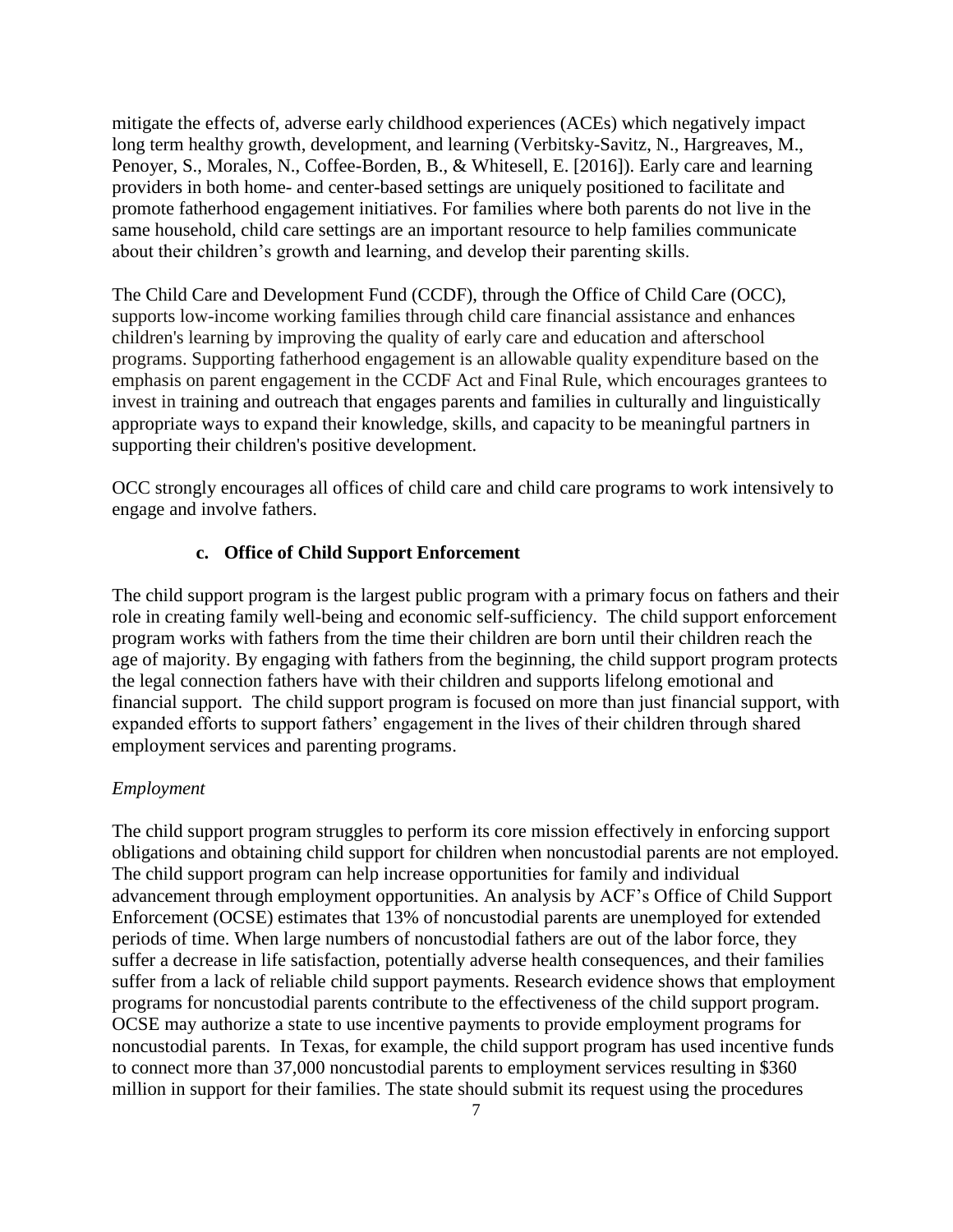listed in OCSE-AT-01-04, and demonstrate how their use of funds will improve the efficiency and effectiveness of the state's child support program.

## *Identifying and Engaging Fathers*

The child support program has the capacity, experience and resources to address barriers that federal partners cite, such as identifying, locating and engaging fathers. One resource, the Federal Parent Locator Service (FPLS) is an assembly of systems operated by OCSE, to assist states in locating noncustodial parents to establish paternity and child support obligations, as well as enforcing and modifying child support orders. FPLS data can also help child welfare agencies identify, locate, inform, and evaluate both maternal and paternal relatives as possible placement options for children at risk of entering the foster care system. OCSE makes this data available to child welfare agencies right now, to help promote, support and maintain positive parent/child relationships. State child welfare agencies can enter into an agreement with OCSE to access FPLS data directly for this purpose.

Paternity establishment is a core function of the child support program. In 2016 the program helped more than 1.4 million fathers create legal bonds to their children. For many of those fathers, the child support program was at the hospital with voluntary paternity establishment services helping to cement their relationships from the very start. Establishing paternity is a milestone opportunity for an unmarried father to demonstrate his commitment to his child and is an important predictor of that father's continued involvement. The child support program partners with other family support programs like home visiting, WIC and Early Head Start to engage fathers during pregnancy, at birth, and in the first years of a child's life.

OCSE strongly encourages all child support offices and programs to enhance their efforts to work with fathers in positive and supportive ways.

# **d. Office of Family Assistance**

The Office of Family Assistance (OFA) has long recognized the value of healthy father involvement and the positive father-child relationship. According to a recent congressional report, low-income noncustodial parents historically have had little opportunity to participate in public assistance programs. Most of the policy discussion about low-income children that occurred during the "welfare reform" debates between the 1960s to 1990s was focused on single custodial mothers and their children, not on the fathers of those children (Tollestrup, J. (2018); *Fatherhood Initiatives: Connecting Fathers to Their Children, CRS Report No. RL31025.* Retrieved from Congressional Research Service website: [www.crs.gov\)](http://www.crs.gov/).

Temporary Assistance for Needy Families (TANF), the \$16.5 billion block grant program created in 1996, has to some degree changed that scenario. The third congressional finding of the law that enacted the TANF program states: "Promotion of responsible fatherhood…is integral to successful child rearing and the well-being of children" (Tollestrup, J.). We are encouraged that about half of all states use some TANF funds for responsible fatherhood activities and hope to see that expand across the country.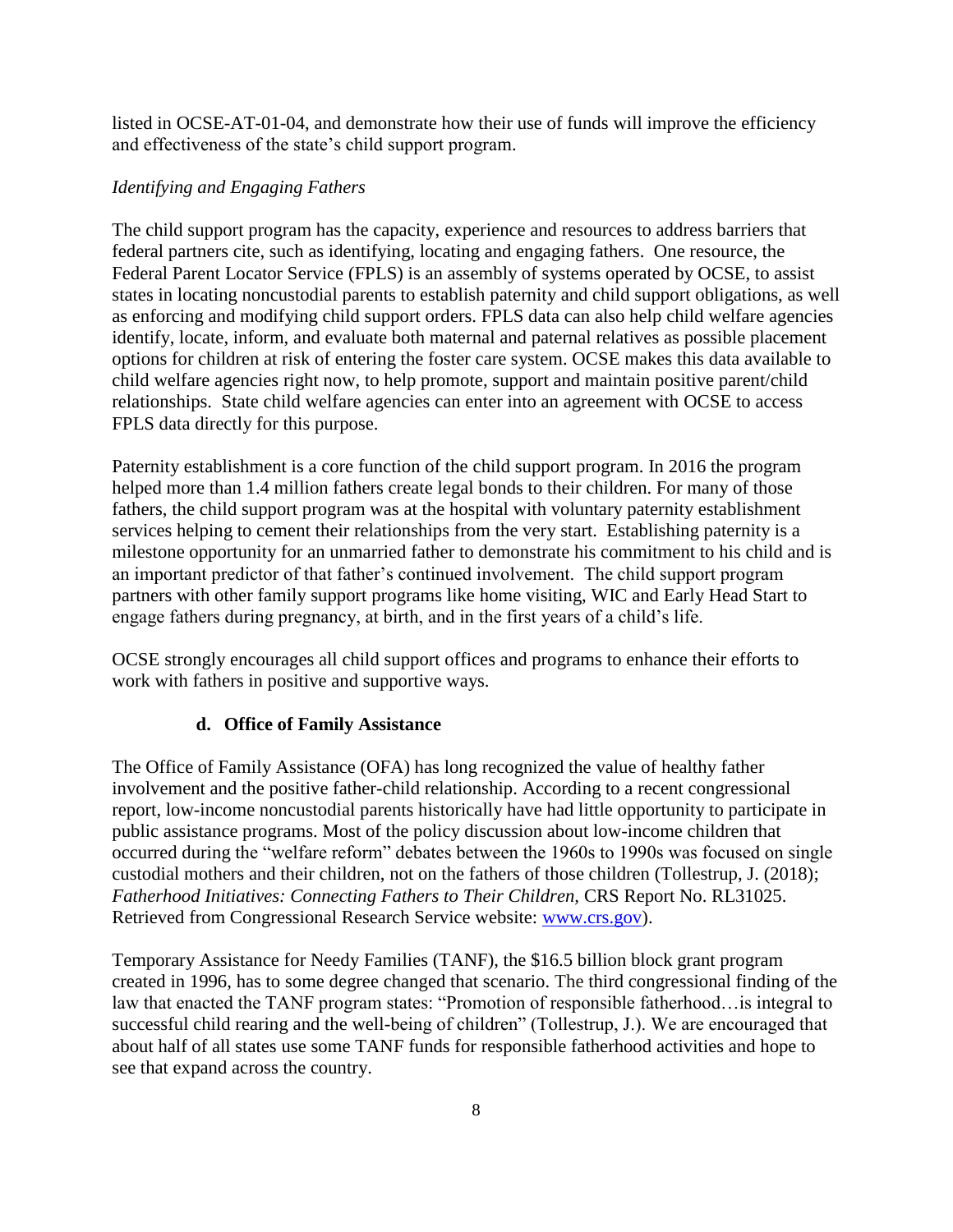In 2006, OFA began providing \$75 million in demonstration grant funding for Responsible Fatherhood activities and currently funds 36 organizations across the country. These programs provide services that combine father-child involvement skills development services and activities to address participation barriers and the economic stability needs of their participants with healthy relationship education (romantic and interpersonal) to improve father engagement and strengthen co-parenting and overall child and family well-being. Additionally, OFA funds *The National Responsible Fatherhood Clearinghouse* [\(www.Fatherhood.gov\)](http://www.fatherhood.gov/), which serves as a resource for responsible fatherhood information, designed to promote and encourage the appropriate involvement of fathers in the lives of their children. This free, easily accessible resource can help all ACF programs achieve our common goal to improve the overall well-being of the families we serve.

In 2017 OFA, OPRE, and the Children's Bureau developed a project to identify and synthesize information about existing resources and efforts to engage fathers and paternal relatives of children involved in the child welfare system, identify potential strategies to increase their engagement (including Responsible Fatherhood grant programs), and carry out a systematic, replicable process to implement and test those strategies. The impetus for the project was a review of the Child and Family Services Review (CFSR) findings, which show a lack of engaging birth parents overall and particularly low engagement of birth fathers and paternal relatives. As this project develops, we will provide regular updates on progress and findings that we hope to benefit fathers, their families and children across family service programs. Together, these initiatives and resources can go a long way to help all ACF programs achieve our common goal of improving the overall well-being of the families we serve.

OFA strongly encourages all offices of public assistance to work intensively to reach, include, and empower fathers to be active contributors in the lives of their children.

### **e. Office of Head Start**

Engaging fathers in Head Start (HS) and Early Head Start (EHS) programs can have a deep impact on children, their families, and the community as a whole. Engaging fathers in HS/EHS centers across the country builds a lasting impact on fathers' connection and involvement in their children's development and well-being, leading to a larger impact on the family as a whole as well as on the entire local community.

#### *Fathers as contributors to school readiness and well-being*

OHS has a long history of engaging male family members and father figures as important contributors to the school readiness of children and to the well-being of families and communities. ACF encourages HS and EHS programs to continue to engage fathers as advocates and lifelong educators of their children in ways that meet the different needs of their individual families and communities. Investing in on-going professional development for staff to help them assess and evaluate how they work with fathers and examining cultural perspectives to improve their understanding of the unique needs and strengths of fathers are some of the ways in which OHS programs are working to engage fathers.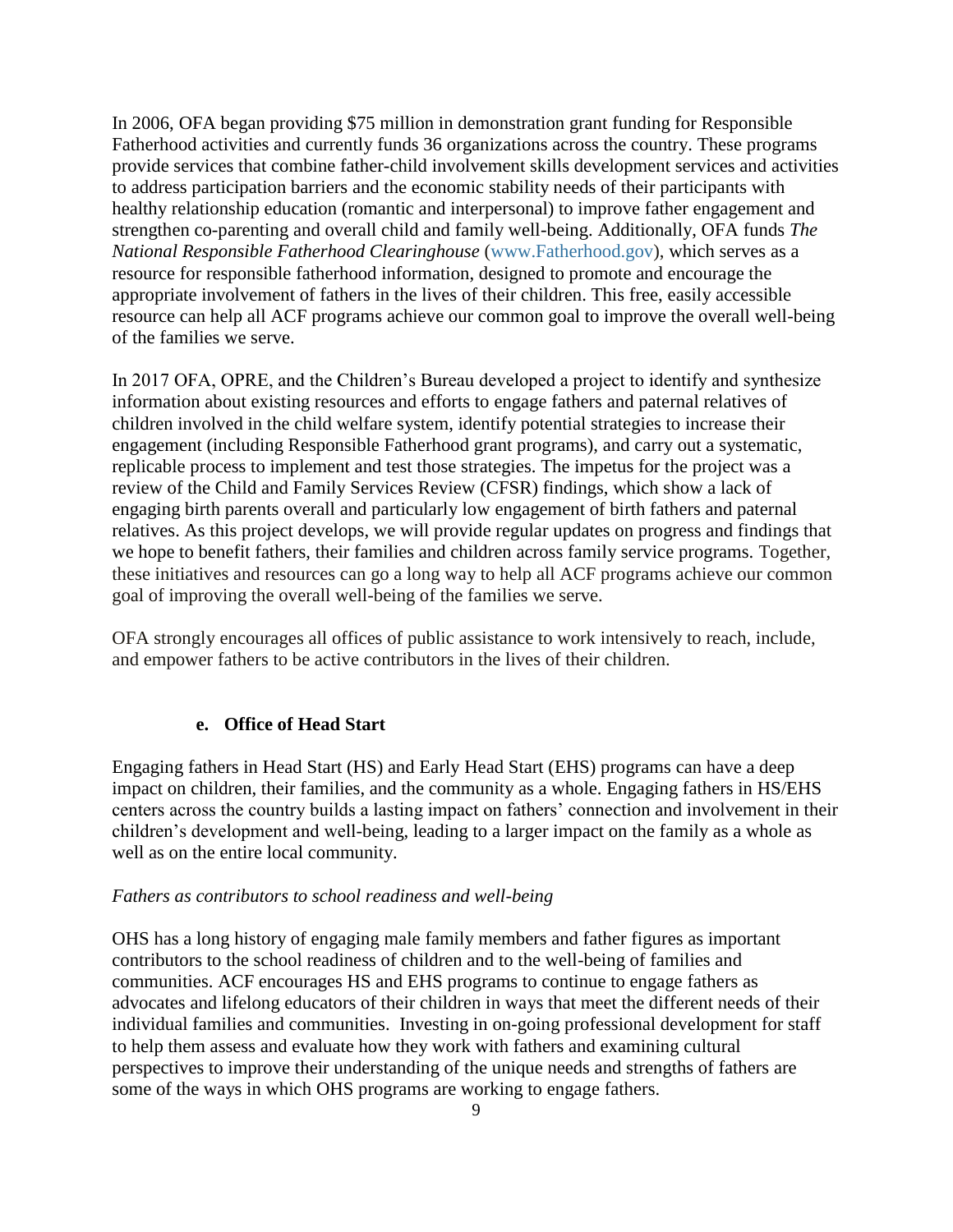## *Integration of fathers critical for children's success*

Father engagement is critical to successful outcomes for children. Ideally, father engagement should not be a stand-alone initiative but rather a vital and integrated aspect of parent, family and community work in HS and EHS. OHS programs should also consider opportunities to strengthen community partnerships. For example, programs can reach out to childcare partners, domestic violence providers, local child welfare agencies, child support locations, and TANF offices, to align and reinforce father responsive strategies that strengthen families and support father-child relationships.

OHS strongly encourages all HS offices and programs to redouble their efforts in working with fathers.

# **f. Office of Regional Operations**

The Office of Regional Operations (ORO) has a long history of promoting ACF programs and policies and collaborating with public and private partners, including on the issue of father engagement, through the Immediate Office of the Regional Administrator and ACF's10 Regional Offices, ORO conducts father engagement activities across the regions in several ways.

## *Engaging state and territory human services*

Father engagement is discussed in face-to-face commissioner and state leadership meetings. ORO provides leadership consultation on promising whole family strategies, especially those working across multiple human services programs. ORO facilitates peer-to-peer learning opportunities for new state commissioners on a variety of topics including fatherhood programs. *Engaging federal, state and local partners and facilitating cross-sector collaboration*

ORO convenes internal and external regional workgroups with federal agencies in support of local efforts to promote economic mobility and social well-being, especially those targeting fathers. ORO coordinates with all ACF programs impacting fathers including TANF, Head Start, child support, child care, child welfare, and family and youth services to promote father engagement in state and local programs. ORO also works with federal, state and local partners to highlight and disseminate innovative practices on father engagement.

## *Promoting responsible fatherhood through communicating and convening*

ORO has a long history of facilitating national, regional and statewide conferences to support responsible fatherhood, father engagement, and re-entry initiatives. Audiences and partners include state officials, service providers, researchers, community leaders and families. Our goal is to provide relevant and timely information about parenting, policy, programs, research, resources and the important role of all fathers in a child's growth and development.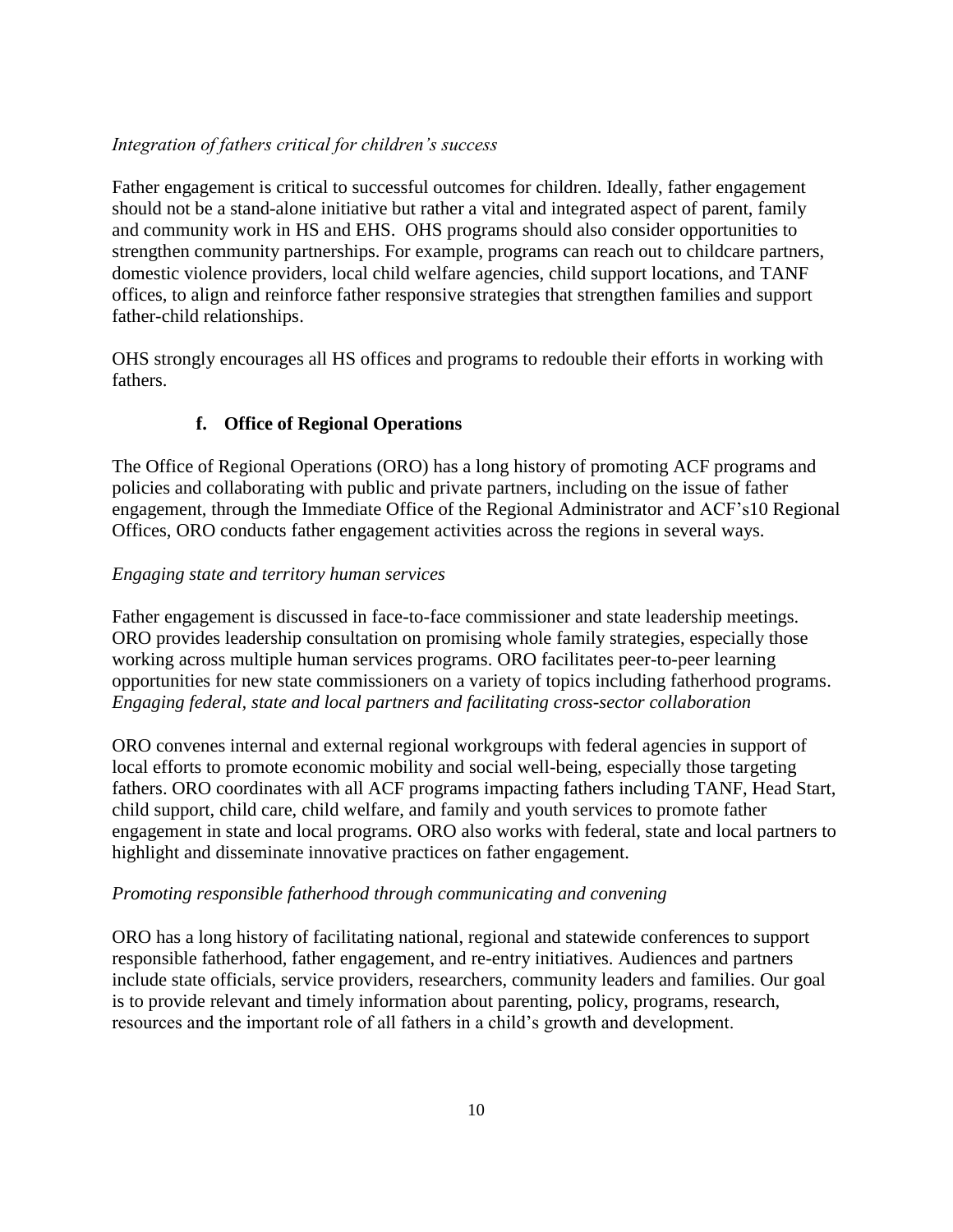ORO strongly encourages all human services agencies to work across their programs and collaborate with state and local partners to design services to meaningfully engage and involve fathers in the lives of their children.

# **g. Conclusion**

Father engagement is inextricably linked to strengthening families, which is a fundamental charge and key goal across ACF. **United as a system to strengthen, build and support families across the country, ACF reaffirms the integral part fathers play in the lives of their children, their families, and their communities.** 

Child and family serving agencies must work together to create cultures that encourage, rather than deter, fathers to take a more active role in their children's lives.

Given the importance of father engagement to the success of all ACF programs, and the positive impacts of father engagement on child, youth and family well-being, we encourage all family service agencies to join us in making father engagement a joint priority.

**Inquiries:** Regional Administrators and Program Managers

Lynn A. Johnson Assistant Secretary Administration for Children and Families

Anna Pilato Deputy Assistant Secretary External Affairs

Jerry Milner Associate Commissioner Children's Bureau

11 Clarence H. Carter **Director** Office of Family Assistance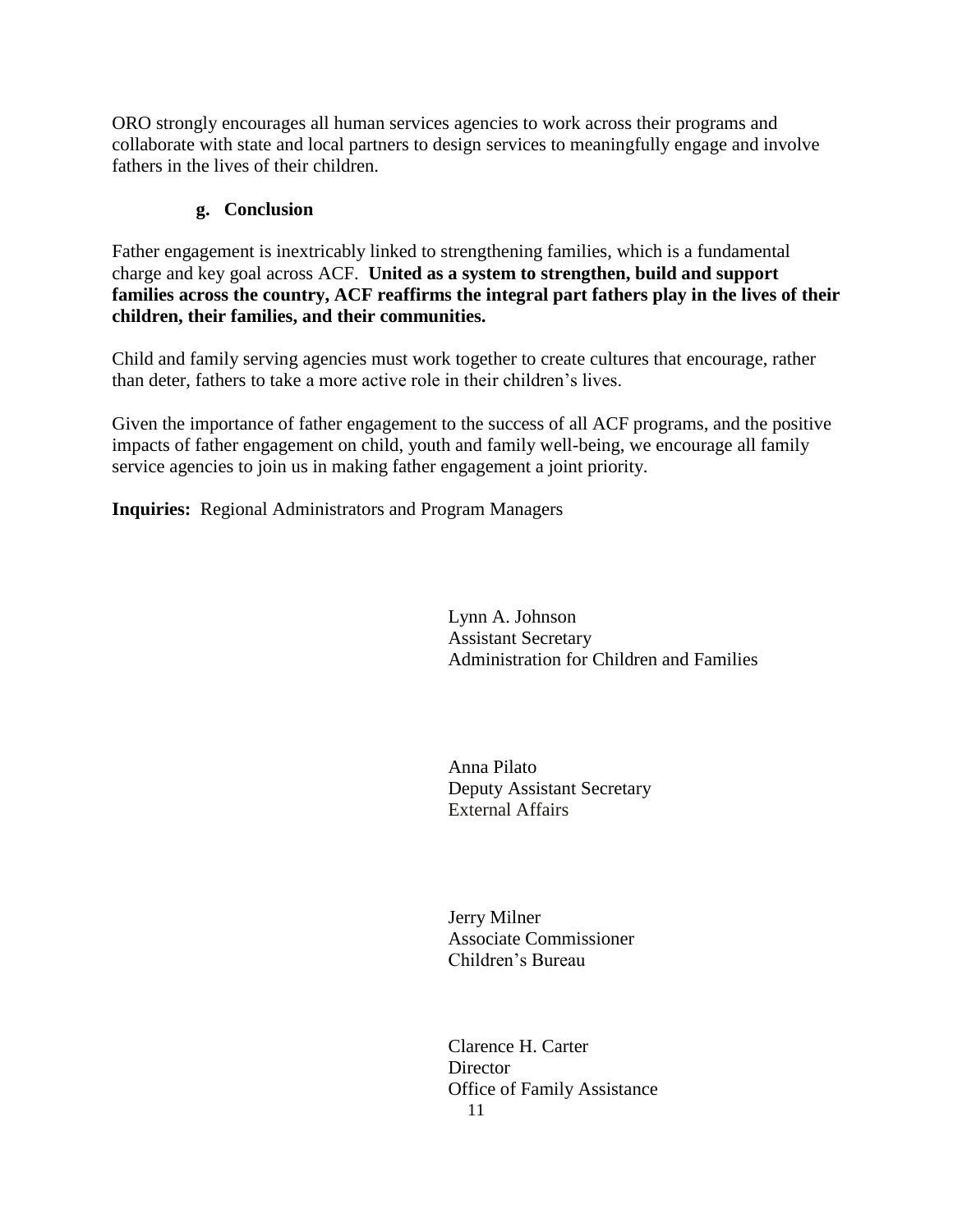Scott Lekan Commissioner Office of Child Support Enforcement

Deborah Bergeron **Director** Office of Head Start

Shannon Christian **Director** Office of Child Care

William Wubbenhorst Associate Commissioner Family & Youth Services Bureau

### **REFERENCES**

Adamsons, K., & Johnson, S. K. (2013). An updated and expanded meta-analysis of nonresident fathering and child well-being. *Journal of Family Psychology, 27*(4), 589-599.

Amato, P.R., & Gilbreth, J.G. (1999). Nonresident fathers and children's well-being. A metaanalysis. *Journal of Marriage and the Family*, *61*(3), 557–573.

Bilukha, O., Hahn, R.A., Crosby, A., Fullilove, M.T., Liberman, A., Moscicki, E., & Briss, P.A. (2005). The effectiveness of early childhood home visitation in preventing violence: A systematic review. *American Journal of Preventative Medicine*, *28*(2), 11–39.

Black, M. M., Dubowitz, H., & Starr, R. H. (1999). African-American fathers in low income, urban families: Development, behavior, and home environment of their three-year-old children. *Child Development*, *70*(4), 967–976.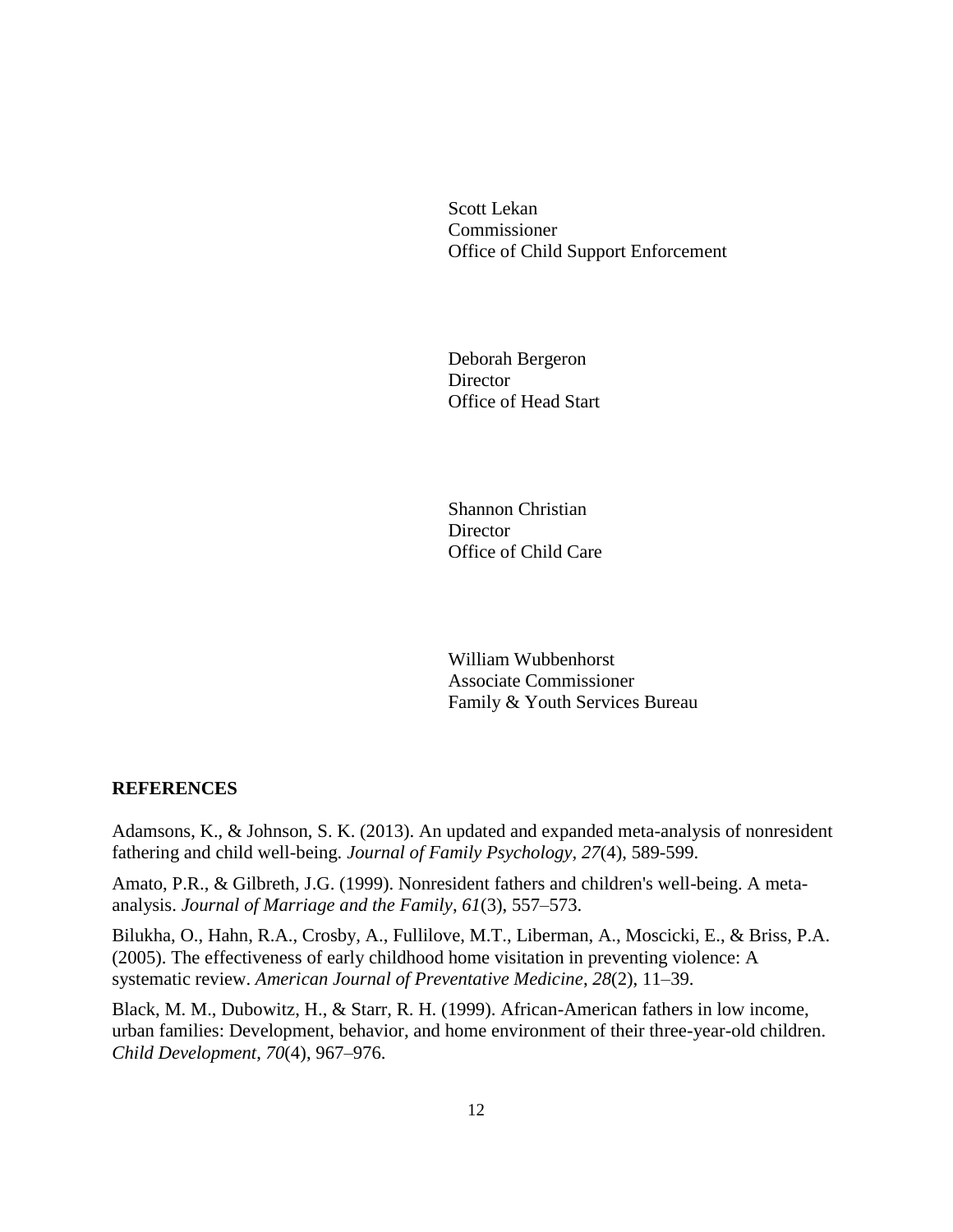Burrus, S. W. M., Green, B. L., Worcel, S., Finigan, M., & Furrer, C. (2012). Do dads matter? Child welfare outcomes for father-identified families. *Journal of Child Custody*, *9*(3), 201–216.

Dubowitz, H., Black, M., Kerr, M., Starr, R., Jr., & Harrington, D. (2000). Fathers and child neglect. *Archives of Pediatrics and Adolescent Medicine, 154*(2), 135–141.

Elder, G. H., Conger, R.D., Foster, E.M., & Ardelt, M. (1992). Families under economic pressure. *Journal of Family Issues*, *13*, 5–27.

Field, T. (1998). Maternal depression effects on infants and early interventions. *Preventative Medicine, 27*(2), 200–203.

Guterman, N.B., Lee, Y., Lee, S.L., Waldfogel, J., & Rathouz, P. (2009). Fathers and maternal risk for physical child abuse. *Child Maltreatment*, *14*(3), 277–290.

Grossmann, K., Grossmann, K. E., Fremmer-Bombik, E., Kindler, H., Scheuerer-Englisch, H., & Zimmermann, A. P. (2002). The uniqueness of the child–father attachment relationship: Fathers' sensitive and challenging play as a pivotal variable in a 16-year longitudinal study. *Social development*, *11*(3), 301-337.

Holzer, P., Higgins, J., Bromfield, L., Richardson, N., Higgins, D., & Australian Institute of Family Studies. (2006). The effectiveness of parent education and home visiting child maltreatment prevention programs. *National Child Protection Clearinghouse*, *24*.

Hossain, Z., Field, T., Gonzales, J., & Malphurs, J. (1994). Infants of depressed mothers interact better with their nondepressed fathers. *Infant Mental Health Journal*, *15*(4), 348–357.

Jones, J., & Mosher, W.D. (2013). Fathers' involvement with their children: United States, 2006– 2010. *National Health Statistics Reports, 71*, 1–22.

McWayne, C., Downer, J.T., Campos, R., & Harris, R.D. (2013). Father involvement during early childhood and its association with children's early learning: A meta-analysis. *Early Education & Development*, *24*(6), 898–922.

Mikton, C., & Butchart, A. (2009). Child maltreatment prevention: a systematic review of reviews. *Bulletin of the World Health Organisation*, *87*(5), 353–361.

Milkie, M.A., & Denny, K.E. (2014). Changes in the cultural model of father involvement: Descriptions of benefits to fathers, children, and mothers in parents' magazine, 1926–2006. *Journal of Family Issues*, *35*, 223–253.

National Fatherhood Initiative. (2015). *Father Facts 7.* Available at https://www.fatherhood.org/fatherhood-data-statistics.

Nepomnyaschy, L., Miller, D. P., Garasky, S., & Nanda, N. (2014). Nonresident fathers and child food insecurity: Evidence from longitudinal data. *Social Service Review*, *88*(1), 92–133.

Roggman, L.A., Noyce, L.K., Cook, G.A., Christiansen, K., & Jones, D. (2004). Playing with daddy: Social toy play, early head start, and developmental outcomes. *Fathering*, *2*(1), 83–108.

Schuyler Center for Analysis and Advocacy. (2012). *The Importance of Fatherhood in Home Visiting*. Retrieved on March 11 from

https://www.scaany.org/documents/fatherhood hv issuebrief jan2012.pdf.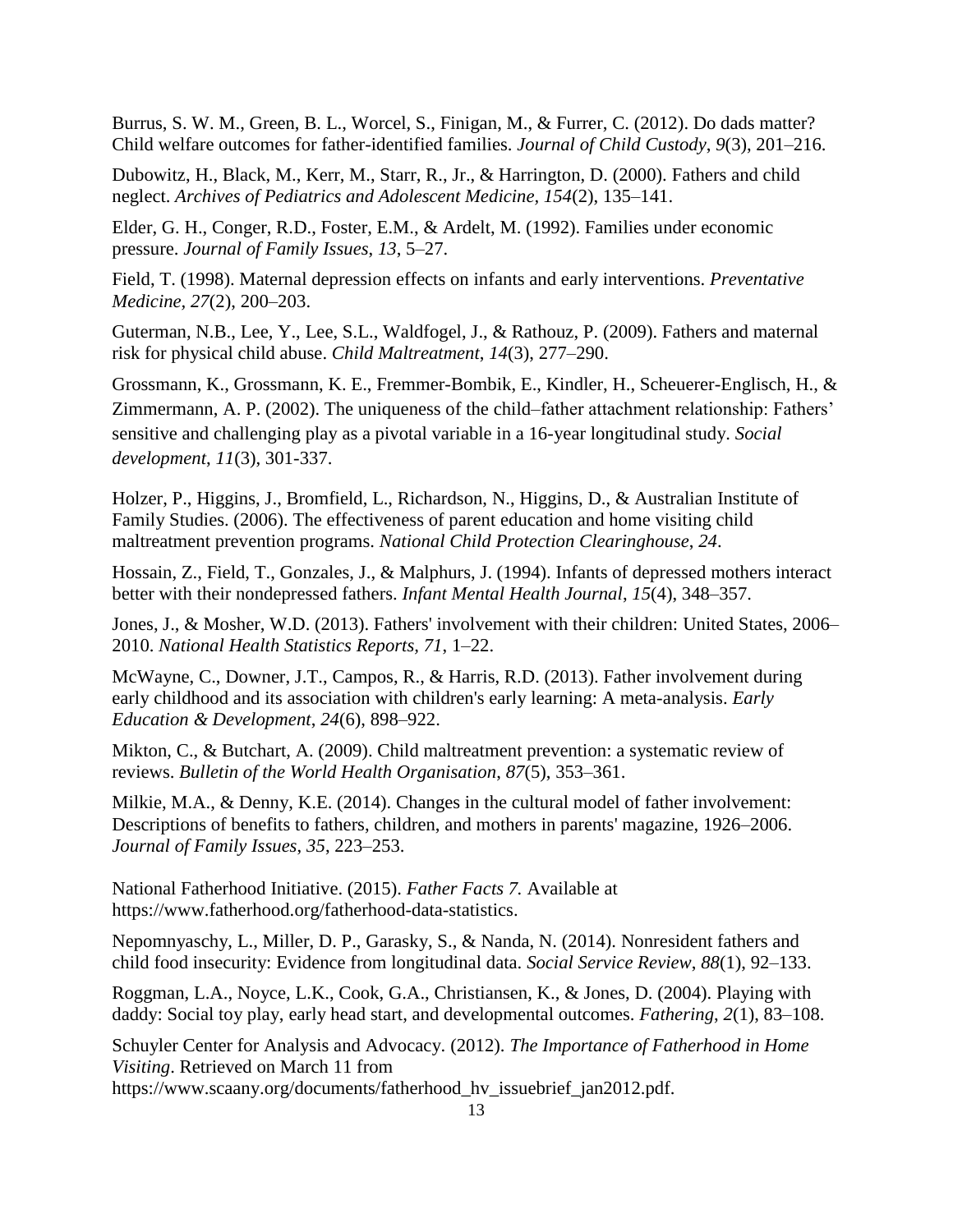Tamis-Lemonda, C., Shannon, J.l., Cabrera, N., & Lamb, M. (2004). Fathers and mothers at play with their 2- and 3-year-olds: Contributions to language and cognitive development. *Child Development*, *75*(6). 1806–1820.

Tollestrup, J. (2018); *Fatherhood Initiatives: Connecting Fathers to Their Children,* CRS Report No. RL31025Verbitsky-Savitz, N., Hargreaves, M., Penoyer, S., Morales, N., Coffee-Borden, B., & Whitesell, E. (2016). Preventing and Mitigating the Effects of ACEs by Building Community Capacity and Resilience: APPI Cross-Site Evaluation Findings. *Washington, DC: Mathematica Policy Research*.

### **RESOURCES**

#### **Fatherhood:**

<https://www.acf.hhs.gov/css/child-support-professionals/working-with/fatherhood>

### **Fatherhood Guide**

[https://www.air.org/sites/default/files/downloads/report/AIR\\_Fatherhood\\_Guide\\_061413\\_0.pdf](https://www.air.org/sites/default/files/downloads/report/AIR_Fatherhood_Guide_061413_0.pdf)

### **National Fatherhood Institute: Father Friendly Check Up**

https://www.fatherhood.org/ffcu

### **Office of Family Assistance**

Alabama Fatherhood Initiative (AFI). The Department of Human Resources (DHR) Fatherhood Initiative is a joint effort of the DHR Family Assistance and Child Support divisions. Since 2002, the AFI partnership has offered noncustodial parents skills training and employment assistance and also funds a number of community-based organizations that offer vocational and parenting education to incarcerated and other noncustodial fathers.

The Noncustodial Parent Employment Program (NCPEP), Florida. The program is a partnership between a secular not-for-profit organization (Gulf Coast Jewish Family Services), the courts system, and TANF One-Stop Centers. Through their NCPEP, this initiative helps noncustodial parents who are not making their child support payments and have children who receive or are eligible to receive public assistance to: find employment, make child support payments, improve parenting skills, motivate participants to increase their interaction with their children, and decrease TANF dependency.

Non-Custodial Parent Choices Program, Texas. Texas' Non-Custodial Parent Choices Program —which participated in an [impact evaluation](https://raymarshallcenter.org/files/2008/08/NCP_Choices_Sep2008final.pdf) — operates in 21 Workforce Development Boards across Texas and targets low-income unemployed/underemployed noncustodial parents to help them overcome substantial barriers to employment and career advancement while becoming economically self-sufficient and making consistent child support payments.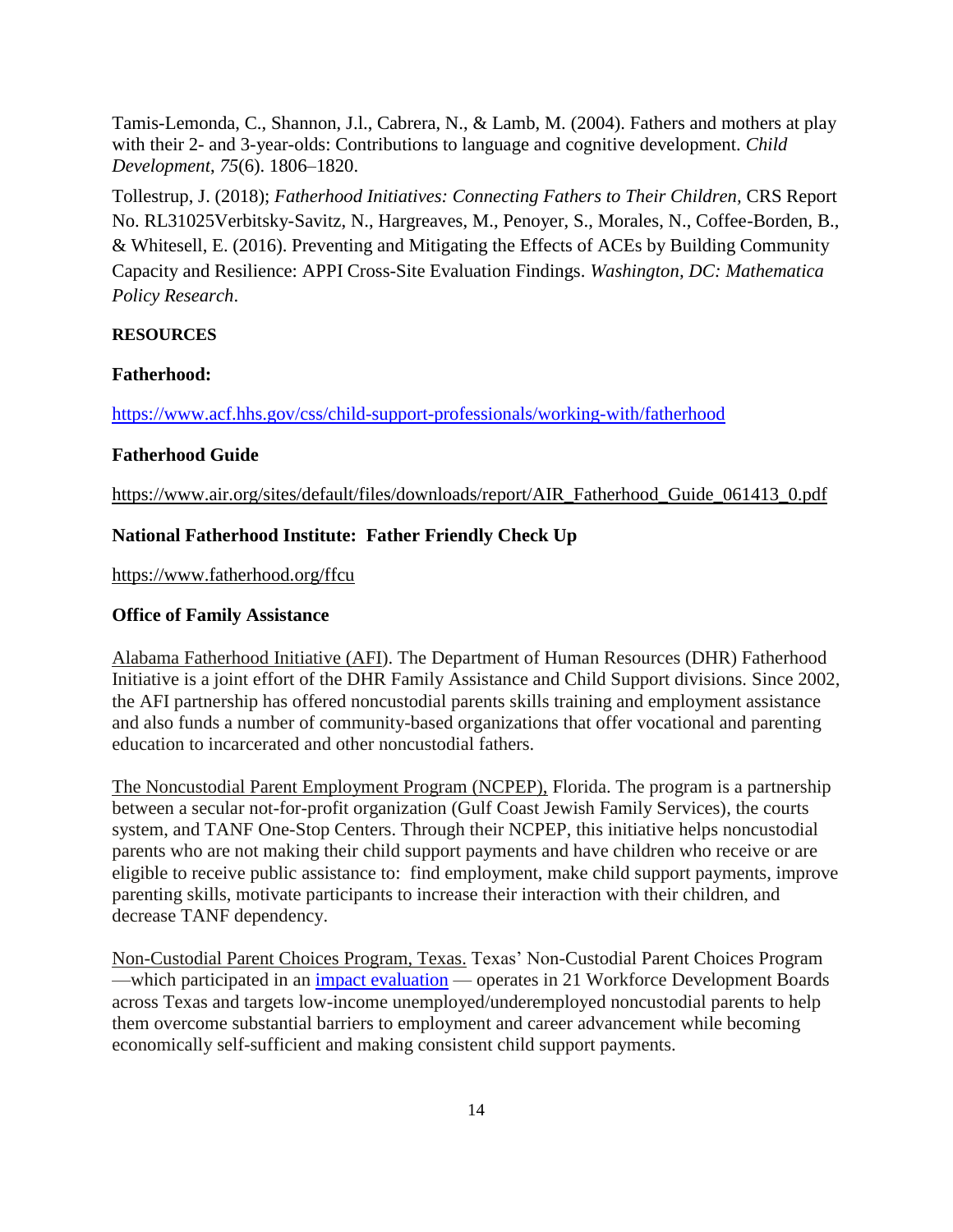Responsible Fatherhood Grants and the Father and Paternal Relative Engagement in the Child Welfare System Project. In 2006, OFA began providing \$75 million in demonstration grant funding for Responsible Fatherhood activities and currently funds 36 organizations across the country and funds the *National Responsible Fatherhood Clearinghouse* [\(www.Fatherhood.gov\)](http://www.fatherhood.gov/) These efforts are designed to strengthen positive father-child engagement, improve social and economic outcomes for fathers and their families, improve healthy relationships (including couple and co-parenting), and support family formation and strengthening through healthy marriage education and activities

### **Office of Child Care and Office of Head Start**

Additional resources designed to support father engagement within early care and learning programs include the [National Center on Parent, Family and Community Engagement's](https://eclkc.ohs.acf.hhs.gov/ncpfce) <https://eclkc.ohs.acf.hhs.gov/family-engagement/article/engaging-fathers> ongoing father engagement newsletter and related webinars. In addition, the NCPFE has developed [an](https://eclkc.ohs.acf.hhs.gov/school-readiness/article/pfce-interactive-framework)  [interactive framework](https://eclkc.ohs.acf.hhs.gov/school-readiness/article/pfce-interactive-framework) for Head Start programs to guide them in their efforts to engage parents, families, and communities in children's learning.

### **Family and Youth Services Bureau**

The following highlights initiatives being led by both state coalitions and tribal programs. Each program would need to be contacted individually to determine location, accessibility, use of technology, and supports for language access.

FVPSA State Domestic Violence Coalitions

### Florida Coalition Against Domestic Violence (FCADV)

Family First and the Florida Coalition Against Domestic Violence continue to partner to take a stand against domestic violence throughout the state. The partnership provides the opportunity to collaborate and share common messages about domestic violence prevention, strong families, and healthy relationships, focusing on engaging boys, men and especially fathers. <http://www.allprodad.com/stronger/>

### Texas Council on Family Violence (TCFV)

TCFV works with the Child Support Enforcement Division of the Office of the Attorney General to incorporate domestic violence awareness into their responsible fatherhood programming. Additionally, each year TCFV honors five Texas champions who make a difference in the lives of victims of domestic violence in Texas.

[http://tcfv.org/texas-council-family-violence-honors-four-outstanding-texas-leaders-fathers](http://tcfv.org/texas-council-family-violence-honors-four-outstanding-texas-leaders-fathers-fathers-day/)[fathers-day/](http://tcfv.org/texas-council-family-violence-honors-four-outstanding-texas-leaders-fathers-fathers-day/)

### Washington State Coalition Against Domestic Violence (WSCADV)

WSCADV provides trainings to home visitors that include discussion of responsible parenting in the context of DV. They also promote healthy relationships and healthy parenting via the Refuse